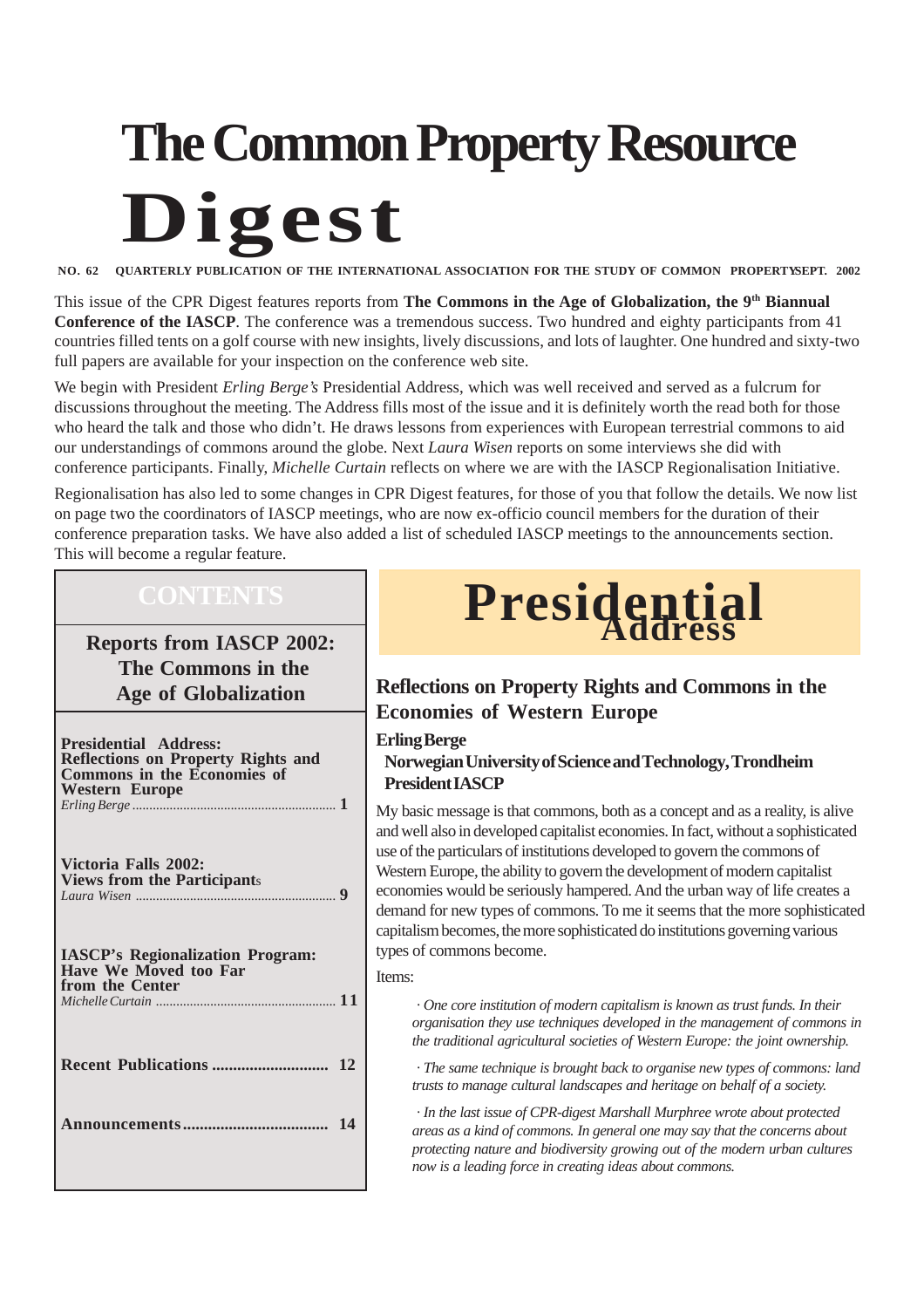### **The Common Property Resource Digest**

*Published with support from the Ford Foundation*

*Editor* Douglas Clyde Wilson



## **International Association for the Study of Common Property**

#### **Current Officers**

President: Erling Berge President Elect: Narpat Jodha Immediate Past President: Susan Hanna

#### **Council**

Arun Agrawal Antonio Diegues Owen Lynch Ruth Meinzen-Dick Calvin Nhira Dianne Rocheleau

**Executive Director** MichelleCurtain **CPR Digest Editor** Doug Wilson **Information Officer** Charlotte Hess  **Co-information Officer** Laura Wisen

#### **Conference Coordinators IASCP 2004** Leticia Merino

**2003 Regional Meetings**

Northern Polar Region Mead Treadwell Thailand Chusak Wittayapak Pacific Region John Sheehan

> © *2000 IASCP* **WWW.IASCP.ORG**

*· The indigenous peoples of the more developed economies represent another margin of change. In Norway the struggle of the Saami people to gain recognition for their rights to the lands of their society has resulted in ideas about new types of commons.*

And from ideas there grow institutions. Are these developments surprising seen from perspective of IASCP? It should not be, but if it is so, maybe that is because we yet do not quite understand all aspects of what a commons is? In particular I think current theory is rather muffled on the question of dynamics. In fact: the evolutionary dynamics of commons is today one of the frontiers in research on commons.

#### **Why dynamics of commons?**

If we want to use our theoretical insights to design new institutions for some commons we need to understand the dynamic implications of all the small details going into such an exercise. We even have to know the implications of leaving out some detail.

I think our understanding of the dynamics of commons will be furthered most rapidly by comparative studies of a variety of commons, in a variety of settings. And this must include the commons of Western Europe. At one time also the countries of Western Europe were developing. They did not do away with their commons. They learned to transform them as needs arose and they applied the learning in new contexts. Thus they developed the property rights institutions of modern capitalism in a practical day-to-day struggle between powers and interests. Today I believe we can do away with a lot of the suffering and errors this process entailed (during the enclosure or privatisation of commons). If only we can find out how it was done.

However, I do not believe that we can carry a recipe for solving problems from one country to another. Social institutions do not travel well. They travel as cultures travel, by groups of people carrying them along in their heads. Usually new institutions grow from a foundation of existing institutions. But learning about other ways of doing things is important in such a growth process. Therefore I will take this opportunity to speculate a bit around what I have learned studying some European commons. I will introduce a few characteristics, and try to explain why I believe they are important to the historical dynamics and security of tenure of the commons of Western Europe. These explanations are hardly more than reasonable hypotheses. I believe they deserve to be investigated.

In general it will be useful to take a closer look at how property rights are working in some of the more developed economies. In fact, it could be extremely useful, if we are to believe what Hernando de Soto says in his book on "The Mystery of Capital." De Soto argues forcefully that the scholars and businessmen of the more developed countries do not really understand why Western democracies have become rich. And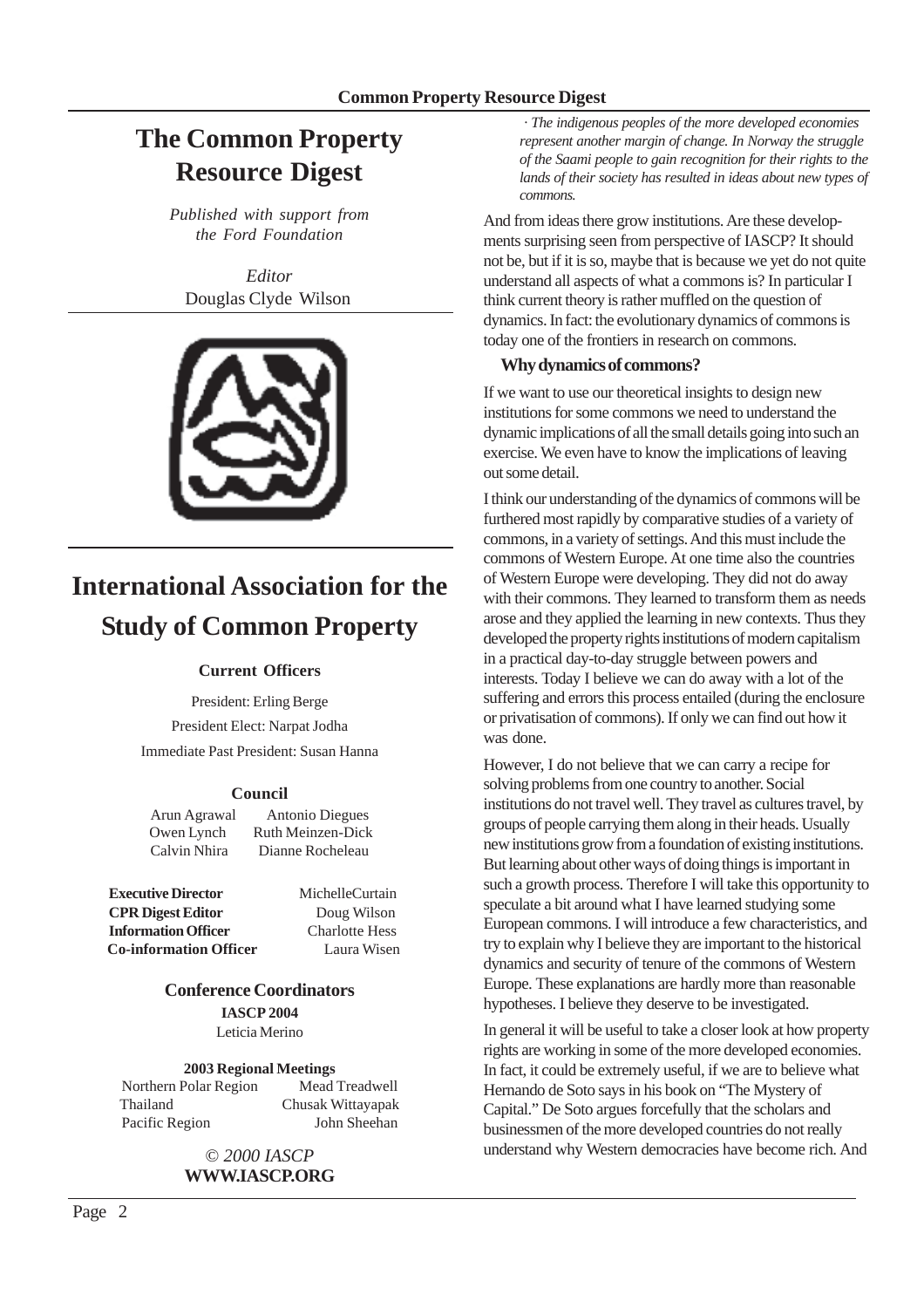in particular: we do not understand what the role of property rights has been in this process of economic development.

The maxim of "getting the property rights right" has usually meant private property in a rather unsophisticated, dominium plenum, interpretation. The standard advice of development theory shows no sensitivity to the complexity of property rights institutions and absolutely no understanding of how and why they work. But students of commons in all their variations ought to appreciate the variety and complexity of the institutional matrix governing resource usage. By looking at the commons of more developed economies with the problem of understanding their developmental dynamic in mind I will suggest some alternative or supplementary classifications to those most often used today.

#### **Tools for comparative studies: classifications**

Dynamics means change. It means change in

handle the death of owners or what to do when new resources are discovered in an area governed as commons. Perhaps it is obvious that this is for the commoners to decide? I do not consider it obvious, so let us take a closer look at what we are talking about and see how such events may affect the uses of the commons, the owners and the way the own the commons.

#### **Types of Goods I**

By considering whether there may be competition among appropriators for the utility of the good and whether current technology allows exclusion of appropriators from any part of a mutually exhaustive and complete partitioning of the resource, we get the well known classification of goods into private, common pool, club, and public.

This typology of goods gives us analytical categories that may describe aspects of the utility of real world products, not necessarily the physical goods themselves. Thus, there is

*· Uses: the goods found i the resources of the commons*

*· Owners: the various types of collectives*

*· Property Rights: the various ways in which owners may hold resources.*

By looking at the commons of more developed economies with the problem of understanding their developmental dynamic in mind I will suggest some

| n | <b>Table One: Typology of Goods</b> |                     |                      |                    |
|---|-------------------------------------|---------------------|----------------------|--------------------|
|   |                                     |                     | <b>Appropriators</b> |                    |
|   |                                     |                     | <b>Excludable</b>    | Non-excludable     |
| f | Resource                            | <b>Subtractable</b> | <b>PRIVATE</b>       | <b>COMMON POOL</b> |
|   |                                     | Non-subtractable    | <b>CLUB</b>          | <b>PUBLIC</b>      |

considerable room for political choice about the degree to which some real world product shall be treated as private, common pool, club or public, or as a mixture. The question faced by a governor is not just the technical feasibility of exclusion, or the economic return from subtraction, but also their moral desirability and political feasibility. Recent studies of property rights

#### **Source: adapted from Ostrom and Ostrom 1977**

alternative or supplementary classifications to those most often used today.

Change is often associated with conflict. But there are many kinds of conflict. Some are destructive, some are just a waste of resources, but some are also constructive. If change is what we want, we should try to channel the conflict into constructive forms. Can that be done? Getting the common property rights right might help us avoid some unnecessary or destructive conflicts. And in particular, if we want to preserve the commons into the future, there are some conflicts we need to look at.

For all property rights regimes there are recurrent points in time where conflicts are likely to occur. That is when

- *· Rights are traded,*
- *· Owners die, or*
- *· New resources are discovered.*

Even if we prohibit trade in resources (which I do not think we should do) the other two events are likely to occur - sooner or later. Current theory does not have much to say about how to

emphasize their embeddedness in a political system and emergence from a political process. Thus the definition of property rights as being one or another type is an interesting fact in itself, and should be expected to vary among societies.

Just consider a simple good like taking a "Walk in the wood". You appropriate it by actually walking in the wood. But what kind of good is it? It is technically excludable, but it may in many cases be very costly to exclude, like it is for many common pool resources. It is in general non-subtractable, but will be affected by crowding. Thus it may be either a club good or a public good with utility modified by crowding. Can we a priori from these characteristics say anything about who will hold or who ought to hold - the right to walk in a particular wood?

In Norway the right belongs to any person who legitimately stays in Norway, and it is inalienable. In England it belongs to the owner of the land except where custom or contract allocates it otherwise, and it can be traded.

There is nothing inherent in the nature of "walking in the wood" which might be used to "solve" the problem of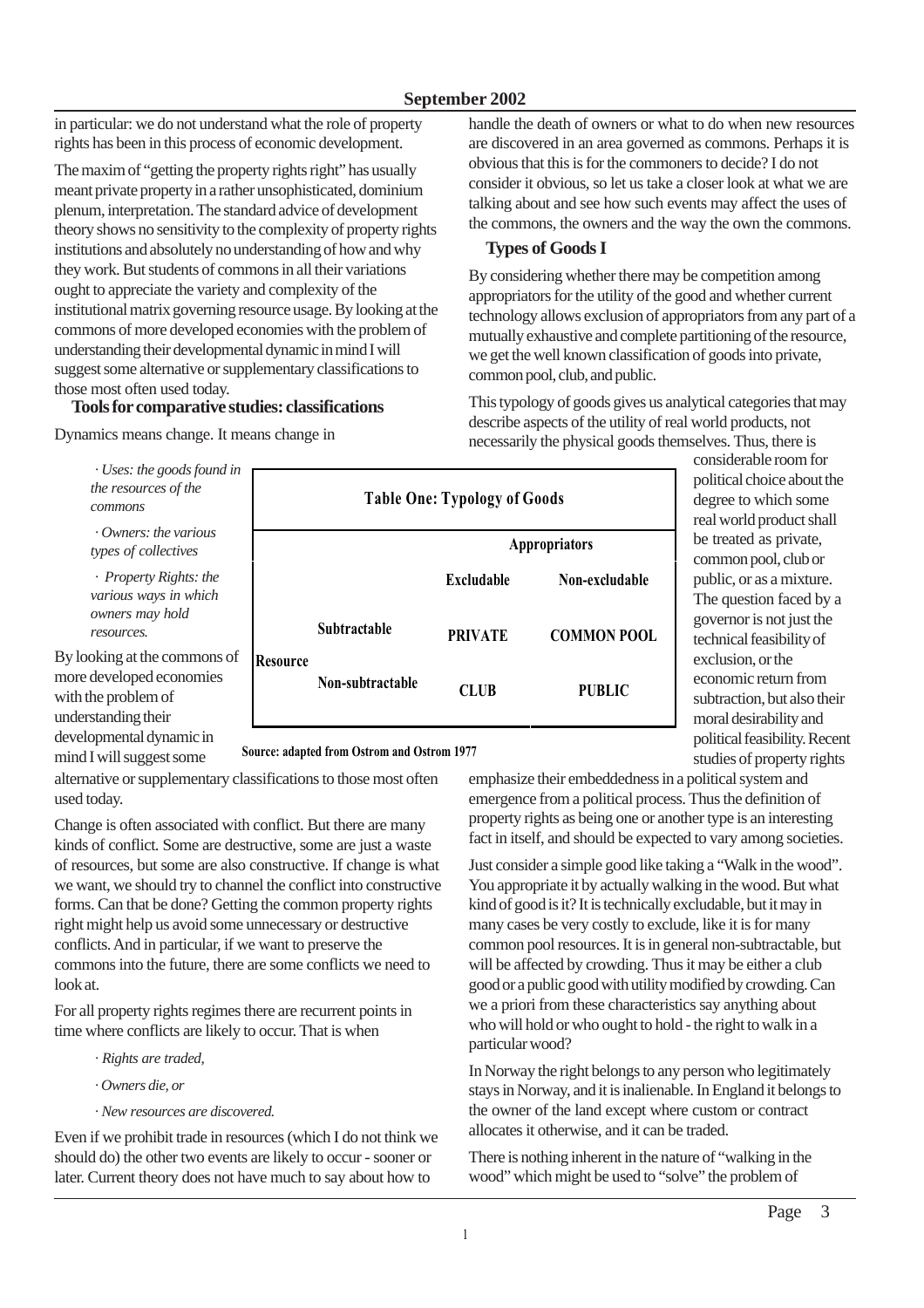#### **Common Property Resource Digest**

assigning the right to any particular person. But with increasing crowding there will be an increasing number of externalities affecting other goods in the wood. At some point the cost of these externalities may be high enough to make the cost of exclusion reasonable. Assuming that crowding is real and not just theoretically possible, at what degree of crowding does this happen? Real evidence seems to be missing. All arguments end up with a political "choice" at some point in history. But there is one interesting aspect to the different choices in Norway and England. In Norway the right of access to woodland is conceived as separate from the land. In England it is bundled into the fee simple tenure.

But let us get back to the problem of the discovery of new resources. How will they fit into this classification?

#### **Types of goods II**

In those few legal systems I have studied the ground and the remainder appears as important and useful resource categories besides the particular positively defined rights and duties. I think they are important to the dynamics of change in the commons. Presumably positively described rights such as the right to pasture, or the right to cut trees only of the family Betulaceae (and not any other types of broad-leaved trees, or



*Conference Welcome Sign - Photo Courtesy Laura Wisen*

evergreens), or similarly defined rights are well known.

These positively described rights can be as refined as they will, in more developed economies it has proved necessary to think about that which as yet is not known, that which as yet is an undiscovered resource. In mature legal systems this category is know as the remainder. The remainder is that which is left when all positively described goods are accounted for. In slowly changing or static societies this does not amount to much and can be safely ignored. But as social and economic change picks up speed more and more often conflicts arise about goods, which can be classified as previously having been part of the remainder.

So who owns the remainder? The usual stipulation is that the remainder follows the ground. The owner of the ground is also the owner of the remainder. But that is a convention; it is not a necessary link.

I believe that a description of how the three elements of "ground, remainder, and positive rights", are held will give a comprehensive foundation for understanding the long-term economic and social dynamics of a commons. And without trying to argue in more detail I will also venture as a

reasonable guess that the dynamic of commons in societies where economic and social change is significant to a greater degree is determined by the allocation of ownership to ground and remainder than the allocation of positively described rights. The positive rights define what currently may take place, allocation of ground and remainder determines who decides when and how new elements can be introduced, of course with due consideration of the old ones.

#### **Types of owners**

At the outset common property may seem deceptively simple. Instead of the unmanaged common pool resource, the open access depicted by Hardin, we expect to find a situation were the collective has established itself as a self-

> of the collective. Well, of course, the process of establishing a selfconscious collective with well-working decision procedures is complicated, and theoretically it is hardly understood at all how it was done the first time. But such collectives are ubiquitous so we can at least for now take them for

conscious unit able to craft rules governing the usages of the common pool resource by the members

granted. But there are different kinds of collectives.

A basic classification of actors may give four types of owners: two types of public owners, the sovereign state and the dependent local state, and two types of private owners, the corporate body and the individual. Owners of commons are often assumed to be corporate bodies. But is it really the case that owners of commons have to be collectives? At first blush our standard classification of owners would seem to suggest so. But that is not the case. Commons are not defined by **who owns** the goods but by how they are owned. We shall return to that.

#### **Classification of owners II**

In collectives individuals come and go. Exactly what rights and duties will membership in the collective entail? If an individual dies or moves away from the resource, what happens to this persons membership rights? Will they be extinguished with the person or can they be bequeathed to descendants? One important characteristic of an owner is the motivation for owning. Exactly what does it mean for a collective to hold some environmental resource? Do the collective hold it for collective enjoyment? Do they hold it in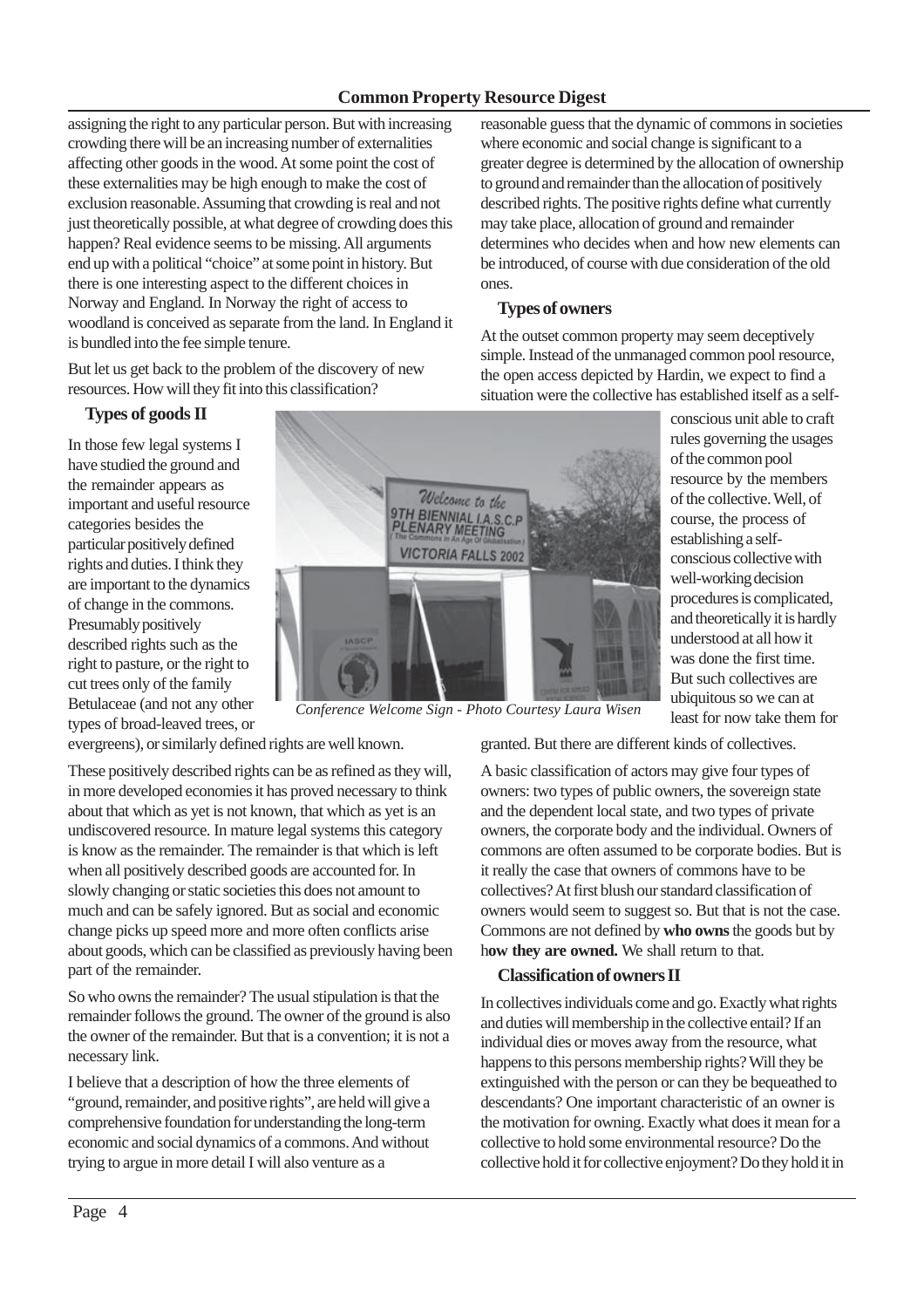trust for someone? Do they hold it for their member's individual enjoyment? Does holding the resource mean the collective can do whatever they decide on among themselves? If not, how are their powers of deciding circumscribed?

Being an owner in a more developed economy is far from the old Roman law ideal of dominium plenum. To contain destructive externalities and uphold societal values the modern state has extended the legislation on tort and also created new instruments of environmental regulations. These instruments apply equally to all property no matter who owns it. But ownership is still a powerful tool. The rise of new concerns about ecosystems and biodiversity has led the state to defined new types of commons such as national parks and other types of protected areas mostly on state owned lands or lands the state have had to buy. The purpose or motive for owning is in reality much more important than what type of actor the owner is. In modern economies motives are no longer private affairs. How this is used in its most sophisticated way we see in the trust funds. A classification of owners according to motive for owning, may be more useful than the standard classification introduced above:

- *· Owners in trust (public ownership)*
- *· Self-regarding owners (private ownership)*
- *· Stakeholders (non-owners)*

The trust fund is a mode of owning in common with particular significance for the social and economic dynamic of capitalist economies. The two most important features of a trust are first that the ownership is on behalf of somebody else, and second that its assets are owned jointly. Commons can be owned either jointly or in common. If they are owned in common each member of the community of owners holds a fractional share of the commons and this share can be bequeathed or transferred to the descendants of the owner. Family property is usually owned in common. If the commons is owned jointly each member owns "all of it concurrent with his or her coowners" or equivalently, an ideal share of it. Upon the death of a co-owner his or her rights in the commons devolve to the coowners, not to the descendants of the owner. Without joint ownership trust funds would not be able to function.

What we may call "real" commons usually displays the feature of being owned jointly by the members. If a person leaves the community of owners his rights in the commons reverts to the co-owners, his or her fellow community members. But not all commons are owned jointly. Swedish forest commons are owned in common. The dynamic implications of the distinction are obvious, for example in the number of owners (growing like the population) and their relations to the local community (some owners will move away).

The other characteristic of trust funds is that they are owned on behalf of somebody else (the beneficiary) than the legal owner. In England this has led to a distinction between ownership at law (the trustee) and ownership at equity (the

beneficiary). The beneficiary may not intervene in the ordinary governance of the trust fund. But if the beneficiary thinks the trustee manages the fund in a way that damages the beneficiaries ability to enjoy the benefits of the trust, the trustee can be taken to court for breach of trust.

In many countries it seems that the state has taken upon itself the task of trustee for the natural resources of communities. But it has neglected to introduce any remedies for the beneficiaries. Breach of trust can happen without consequences. In the long run that is not good for either trustee or beneficiary.

Let us return to the question of how resources are held.

#### **Types of property rights**

Property rights discussions are often introduced by the classification:

*· State property (public rights held by a state?)*

*· Common property (private rights held by corporate bodies?)*

*· Private property (private rights held by legal persons?)*

Does this mean that states do not own commons? Or does it mean that individuals cannot hold any rights in a commons? In Norway we find that both the state, corporate bodies and individuals can be among the group of co-owners for a particular commons.

But this classification is not really a classification of property rights. It mixes ideas about owners and motives, but leaves out a whole lot about how an owner may be able to hold property. So is it a useful classification?

I suspect it grew out of the distinction between socialist economies where the state owns the means of production, particularly land, and capitalist economies where private bodies own the means of production. Then academics discovered that there was something in between which neither are state nor individual, but a self-governing collective. The classification seemed both obvious and natural in precisely the way Mary Douglas says classifications will be if they are based on basic shared values. But natural classifications will seldom provide new insights. The classification may at one time in history have said something about broad types of economic systems. For the scientific study of property rights and how institutions affect resource use it is useless.

#### **Classification of property rights II**

To get at the dynamic of an institution one needs to look for the distribution of decision-making powers and characteristic styles of decision-making. Property rights includes rules legitimising which decisions can be made and who can make then in what ways and at what points in time. Alternative classifications might be devised based on style of decisionmaking, motive for owning, or procedures for exchange of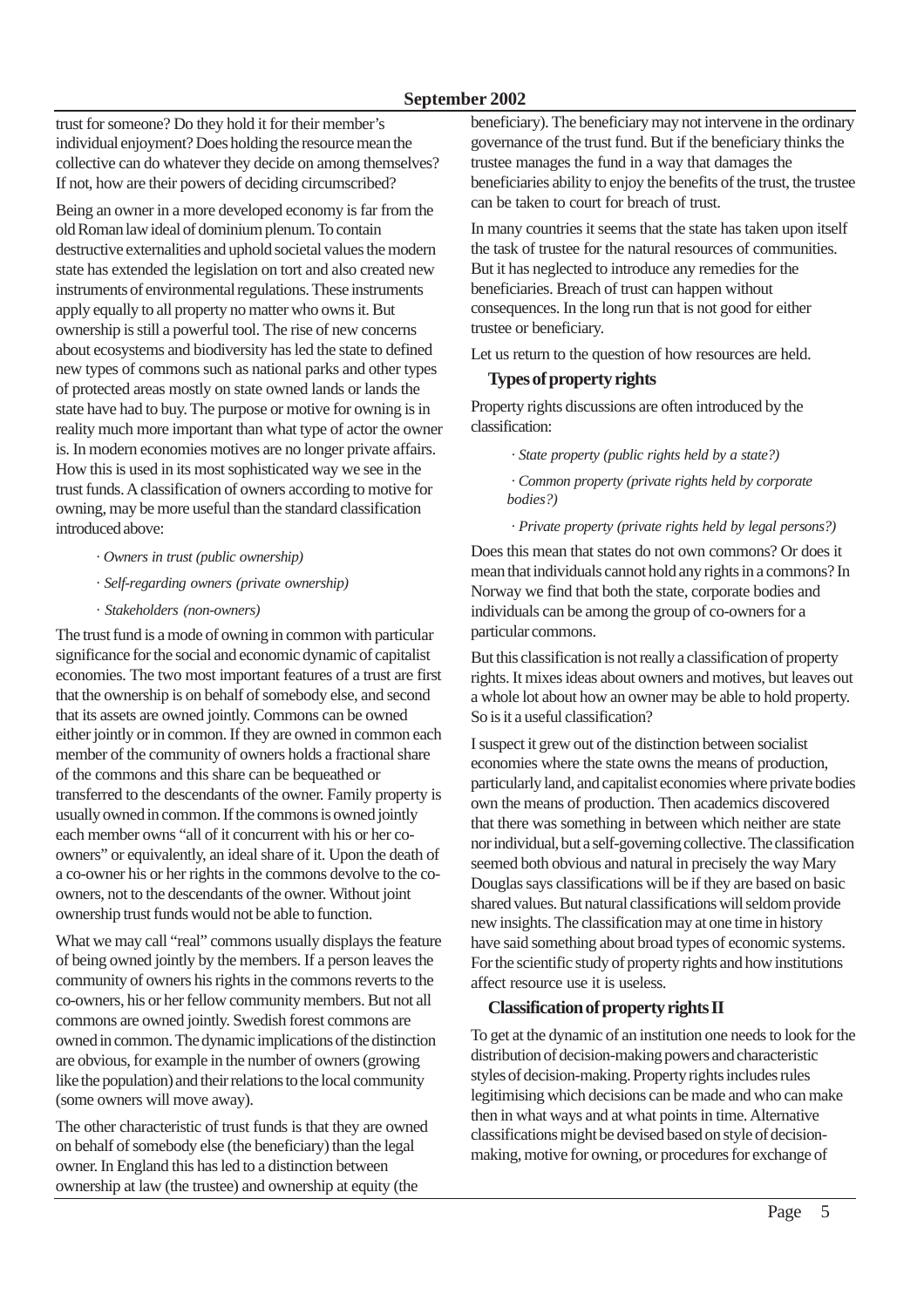property rights. In my view such classifications will make it easier to see the dynamic potential of a property rights regime.

For example according to style of decision making

*· Rights exercised by a bureaucracy*

*· Rights exercised by delegation of executive powers to one or to a group of executives*

*· Rights exercised by an individual owner*

Similarly we might have classified property rights according to legitimate purposes for the owner:

- *· Profit motive,*
- *· Trustee motive,*
- *· Public utility motive,*
- *· Protection of intrinsic and precarious values the sacred.*

Or we could have classified according to procedures for exchange

- *· Inalienable property,*
- *· Heritable but not exchangeable,*
- *· Conditionally exchangeable,*
- *· Freely exchangeable*

#### **The dynamics of property rights systems**

Goods, Owners, and Ways of Owning are elements of dynamic social systems. In any particular form they define a regime. To get at the long term dynamic of the regime we need to understand how the institutional environment will interact with the regime to give the regime recognizable properties such as a degree of stability, a degree of security of tenure, or a degree of sustainability of resource use. It is this understanding of the dynamic of property rights institutions de Soto says we need.

To get at the dynamics of any property rights system, including commons, we need to appreciate how institutions are working. "Institutions are the rules of the game in a society or, more formally, are the humanly devised constraints that shape human interaction", says Douglass C. North. Rules range from general constitutional law to informal norms and conventions. North's proposition is a convenient starting point but it is not the whole story. Institutions are more than just rules. Arthur L. Stinchcombe reminds us that institutions are staffed and created to do a job of regulating organisations. For a rule system to become an institution it needs guardians charged with the interest and authority to monitor and enforce the rule system. Hence, whenever we find an institution we do not only find rules, we also find a group of people with a mandate to watch the performance of the rules. At the most elementary level the group of guardians will be the people who devise the rules. In modern states we expect in most cases to find a bureaucracy as guardian.

The guardians are human beings with beliefs and values, they have less than perfect knowledge and they have personal as well as class interests. Therefore the job performance of the bureaucrats can be seen as a distinct and separate force besides the body of rules. But neither are rules and guardians enough as a starting point. To understand institutions we also need to see the driving forces in their genesis.

The origin of institutions is found in the human need to safeguard life and livelihood. Addressing this need involves many and pervasive problems of collective action. In his book Hernando de Soto tells a compelling story of the power of these needs, and of the problems created by governments refusing to see them - or being unable to create institutions taking care of these needs.

#### **Safeguarding resources: the problem**

While the single omnipotent and omniscient person would have no management problems at all, such a person would neither have fellows nor a society around. If we take as a starting point that fellow humans are around, that they compete in the acquisition of benefits from divisible and scarce resources, and that they also are concerned about the equity of the final distribution, certain problems follow inevitably:

*· Allocation of resource quotas: who gets how much from each resource?*

*· Allocation of costs: how do you distribute costs (monitoring and sanctioning costs, other transaction costs,)?*

*o Monitoring: how do you organise controls so that no one takes more than agreed and that everyone pays his/ her share of the cost?*

*o Sanctioning: what particular and practical consequences do rule breaking entail?*

*· Rule making: what are the procedures for (re-) negotiating the rules governing the management of the resource?*

#### **Safeguarding resources: the institutional solution**

The core of the agreement on allocation, monitoring and sanctioning is in the Western world known as property rights. Their formal logic is fairly well known. But their social dynamic and their real world mechanisms of stabilization are not well known. It is to this problem de Soto's study speaks, not so much in terms of the exact mechanisms as in outlining a neglected area of research, and the devastating consequences of this lack of knowledge for development policy.

De Soto and his team investigated the relation between the legal system and the activities of ordinary people in terms of the cost of getting title to housing lots or starting a small business in Cairo, Lima, Manila, Mexico City, and Port au Prince. In the cases he has investigated, he finds that this takes 6-25 years and costs more than the land is worth. Exactly as the formal theory predicts and common sense suggests: People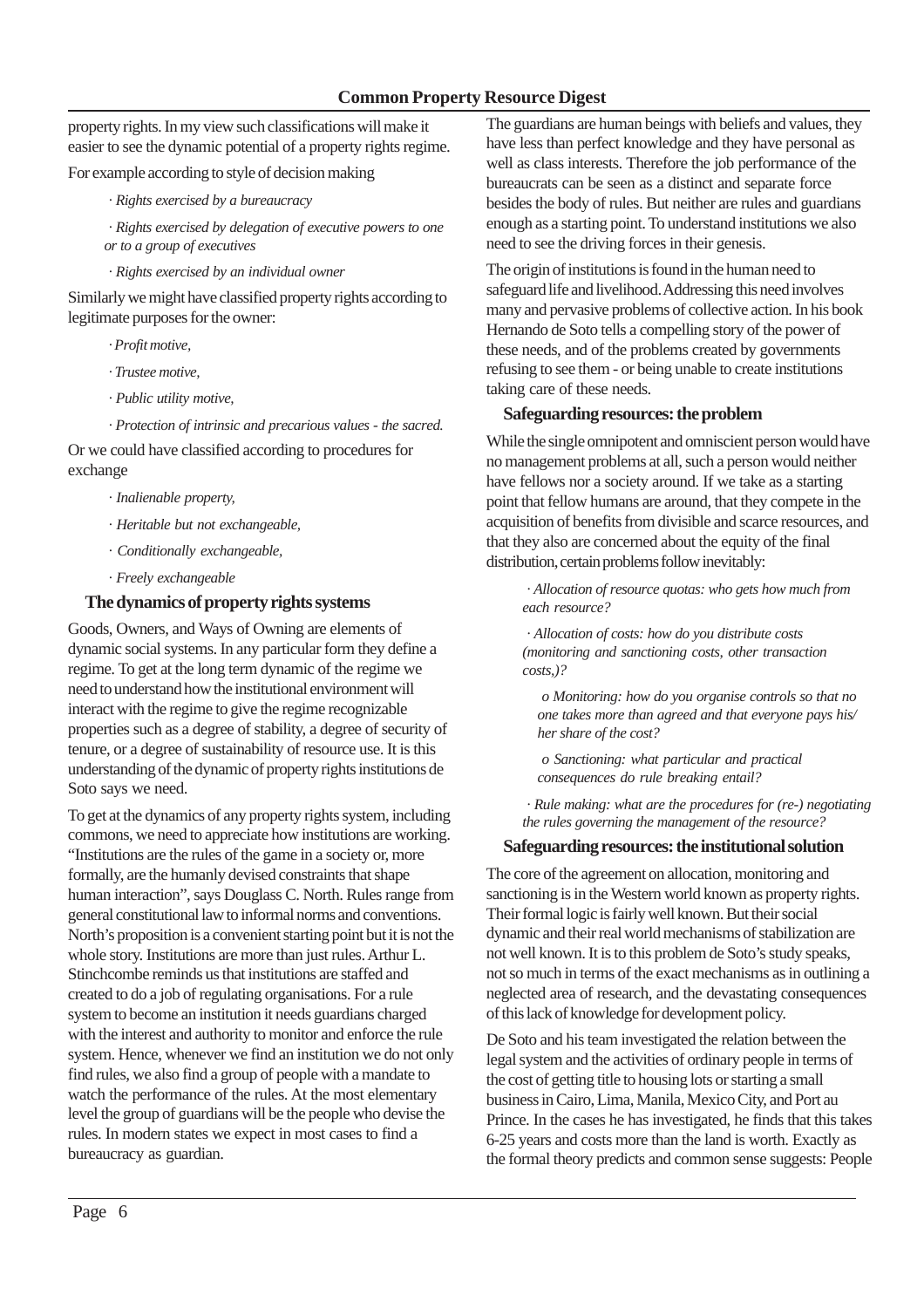#### **September 2002**

do not follow such rules. The result is an enormous sector of extra-legal activity comprising 50-85% of the population in most of the developing world. These extra legal people are ordinary people who build houses, start businesses, and work all outside the official legal system. The implications for the dynamic of the economic system are profound. The property rights that the various groups develop in order to secure lives and livelihoods are not legitimated and defended by the state, they remain local and precarious. Every so often the state tries to evict some group of people defined as squatters on land they do not own. The trust in the state declines, and is in many cases non-existent.

De Soto's main argument is that the lack of property rights meaning rules and bureaucrats interested in and willing to defend the livelihoods and assets of ordinary people - results in

lost opportunities for sustaining economic growth. By recognizing and fixing the capital these people create in their everyday work; building their homes, and developing their businesses the state could do more for economic development than all development aid. But the implications of this neglect go further. The most important is that it reveals a profound lack of understanding of property rights among politicians and top administrators of these states, and, by implication, the consultants and advisors of the international aid organisations.



*Michelle Curtain and Erling Berge in the Main Tent - photo courtesy Laura Wisen*

The system furthers mistrust to the state, and a lack of everyday understanding of the relation between state and property rights necessary for modern economies. This has devastating consequences not only for economic growth but also for modern resource management. More and theoretically better informed studies of property rights institutions in the developed world might help illuminate the missing parts of the institutional structure of the rest of the world.

So where do these institutions of the developed economies come from? An answer to this question is beyond the scope of this presentation. The various approaches to the study of societal institutions in the various sectors of society give partial glimpses of the way they currently are working. And the theoretical reconstructions of their internal logic give glimpses of why certain aspects of them are so persistent.

#### **Property Rights**

According to Godelier "the concept of property may be applied to any tangible or intangible reality", and rules of property rights will "always assume the form of normative rules, prescribing certain forms of conduct and proscribing others under pain of

repression and sanctions". But he also warns "Property only really exists when it is rendered effective in and through a process of concrete appropriation". This view certainly echoes de Soto's view of the development of customary property rights in the extra-legal sector of most third world and former communist countries

Property rights, Demsetz tells us "help man form those expectations which he can reasonably hold in his dealings with others". This means that property rights are a central part of human interaction. Even in situations where the actual on-going interactions have nothing to do with the distribution of benefits, one can see that the prevailing property rights affect the framework of interaction at least by defining and infusing the space-time setting of the interaction with particular meanings and classifications of events.

> This view of property rights means that they are a central part of all social institutions, and that institutional change means changes in property rights.

#### **The construction of social institutions**

Institutions consist of a rule system and an organization with a mandate to interpret and apply the rules. In democratic polities rule systems are either legislated or mandated by legislation and, in so far it is possible, founded on customary practices.

Organizations that are mandated to implement legislated rules are called (public) bureaucracies. The bureaucrats will have the authority to monitor all actors subject to the rules and to initiate sanctioning of those who are not following the rules when they should. Customary rules are more often designed to be self-enforcing. It is the actual practice, which both define and monitor the rules. Also customary rules are usually legitimised and monitored through local, neighbourly associations or assemblies.

The formal rule systems of developed countries consist of two types of rules: property rights and public regulations. The two rule types could be said to define two types of regimes.

#### Property rights regimes

Rights and duties exist in the minds of people. They consist in what people believe they can legitimately do to the physical world. The precise limits to the rights and duties are the result of negotiations among stakeholders trusting that their agreements will be enforced by the state (or its equivalent for customary rules). Political processes will from time to time impose new rights and duties or alter the definition of old ones.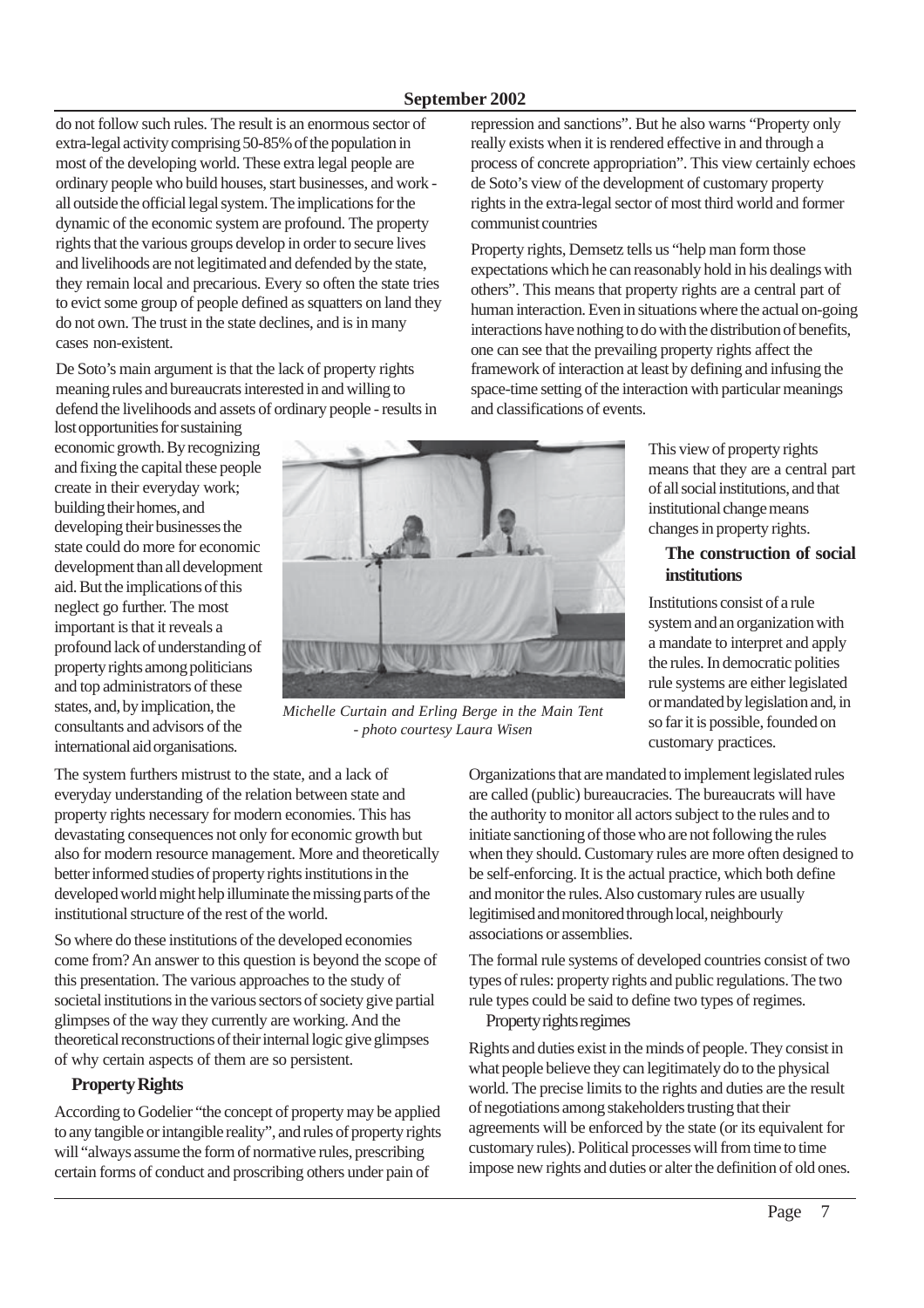#### **Common Property Resource Digest**

Discrepancies in understanding the precise content of rights and duties in given situations may on the one hand cause conflict and sanctioning, but also on the other hand, learning and adjustment to the new content of the rights regime.

Regulation regimes

Most regulation will be concerned with behaviour of actors in given conditions regardless of location and property relations to the physical world. Such regulations will of course have implications also for our understanding of property rights, but the impact is indirect. Direct regulation of property rights may come in situations where property rights are absent or where the societal environment is changing so rapidly that old rights become inapplicable. But in ordinary situations the state will promulgate direct regulation of activities (e.g. use of technology in harvesting, size of quotas from common pool resources, protection of endangered species or ecosystems). In time these

regulations may stabilize as new or changed definitions of property rights. Also the system of property rights will invariably generate some negative externalities. These may be addressed by imposing regulations on activities regardless of established rights and duties (e.g. through legislation on tort). As such rulings are enforced, the perception of the world by owners and users, and hence their understanding of the property rights, will be adjusted.

**Bureaucracies** 

Rights and duties need guardians

with power to monitor behaviour, interpret rules, and sanction breaches. The structure of power in such organizations, and the world views brought to bear on the perception of activities of owners and users of resources and the interpretation of the rules governing their activities, are critical for the long-term sustainability of the institution. Also the design of regulations needs commitment from people with power to monitor, interpret and sanction behaviour in relevant contexts.

#### **The social construction of institutions** Customary rights and duties

All formal institutions are created, or grow, on top of a foundation of informal institutions. Thus resource management institutions comprise not only the formally created institutions (property rights and public regulations), but also comprise the customary practices based on local culture and perceptions, as well as the corporate culture of professional bureaucracies. Customary rules may add to both property rights regimes and regulation regimes. These local social and cultural environments (customary rules) co-exist with, and work



*Golf course view from the conference venue Photo courtesy Laura Wisen*

together with the formal institutions in framing the activities in relation to resources. Without some degree of congruence between customary rules and formal rules the escalation of monitoring and sanctioning costs, will make the formal institution ineffective.

The social construction of institutions gives a solution to the second order collective action problem. The existence of these institutions comes to be so much taken for granted that people can use them to overcome at least some of the first order problems.

#### **Lock-in between institutions and organizations: path dependence**

Institutions that are observed in practice have been constructed by trial and error throughout history. On top of the social construction of institutions there is a conscious effort at

> constructing social institutions, but without any real understanding of the dynamics of institutions, hence the long history of trial and error.

In both professional and nonprofessional contexts there have been established ways of perceiving and interpreting resource problems, developed a repertoire of procedures for deciding on solutions, and designed a set of feasible instruments for implementing the solutions. The institutions thus constructed are, however, in their turn shaped by impacts

from availability of technology and strength of market forces. Introducing science as aid in the construction of institutions does not necessarily help. Scientific knowledge and authority are not free-floating entities, but linked to specific bureaucracies and organisations. The corporate culture of such entities becomes a prime expression of what is seen as scientific knowledge and its authority. Only by becoming selfaware and sensitive to the inherent limitations of scientific models will science be able to have a sustained impact.

The social reality of institutions constructed around a resource use system embeds the thinking and informs the activities of the various resource users. Thus Owners, Local users, Workers, Professional managers, and Firms of resource industries all pursue their goals, values and preferences within the constraints of both a physical and institutional reality. By assumption the various actors and interests groups organize their resources to

*· Optimise their returns from resource use activities by conforming to and exploiting the existing institutional environment, or to*